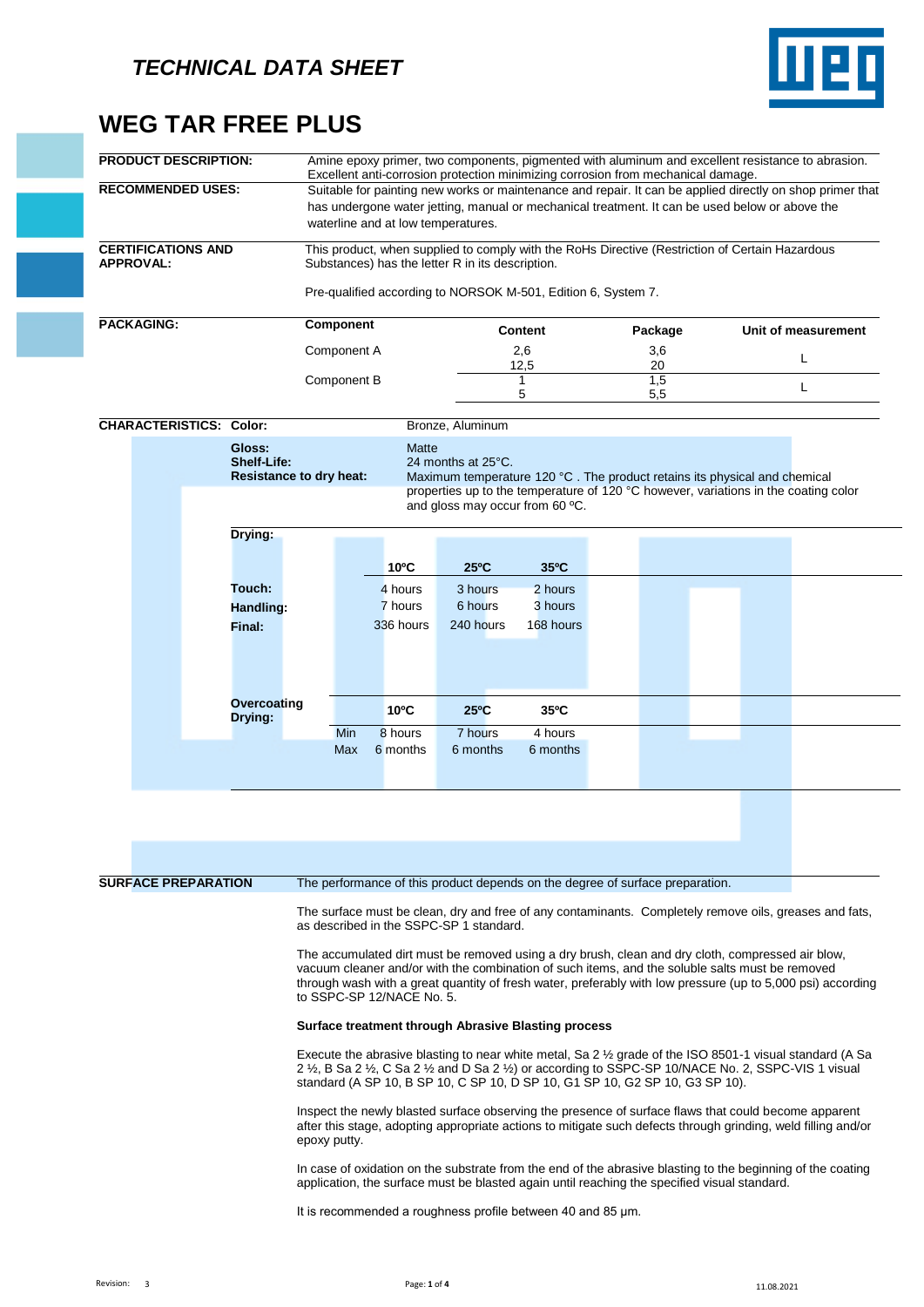## *TECHNICAL DATA SHEET*



|                                       |                                                                         | Surface treatment through the manual mechanical cleaning process                                                                                                                                                                                                                                                              |  |  |  |  |  |  |
|---------------------------------------|-------------------------------------------------------------------------|-------------------------------------------------------------------------------------------------------------------------------------------------------------------------------------------------------------------------------------------------------------------------------------------------------------------------------|--|--|--|--|--|--|
|                                       |                                                                         | Treat the surface mechanically until obtaining at least grade St 3 of the ISO 8501-1 visual standard or<br>according to SSPC-SP 11; the SSPC-VIS 3 visual standard can be used as an aid.                                                                                                                                     |  |  |  |  |  |  |
|                                       | standards ISO 8501-1.                                                   | It can be used for situations of parts that have the degrees of oxidation C or D, according to the visual                                                                                                                                                                                                                     |  |  |  |  |  |  |
|                                       | <b>Application over primer</b>                                          | NOTE: Observe the product overcoating interval to apply the next coat. In case the maximum overcoating<br>interval has been exceeded, it is necessary to manually/mechanically sand the surface to break the gloss<br>of the previous coat and clean the sanding residues so as to provide better adhesion between the coats. |  |  |  |  |  |  |
|                                       | standard abrasive jet Sa 2 1/2.                                         | If there is a shop primer on the surface to be applied, this surface must be prepared by cleaning with a                                                                                                                                                                                                                      |  |  |  |  |  |  |
|                                       |                                                                         | For further information, consult WEG Technical Department.                                                                                                                                                                                                                                                                    |  |  |  |  |  |  |
| PREPARATION FOR<br><b>APPLICATION</b> | <b>Mixture</b><br>ratio.                                                | Homogenize the contents of each component with mechanical or pneumatic stirring (A and B). Check<br>there are no sediment settled at the bottom of the package. Add component B to component A, at the<br>recommended proportion (volume), under stirring, until complete homogenization, observing the mixing                |  |  |  |  |  |  |
|                                       |                                                                         |                                                                                                                                                                                                                                                                                                                               |  |  |  |  |  |  |
|                                       | <b>Mixing ratio (Volume)</b>                                            |                                                                                                                                                                                                                                                                                                                               |  |  |  |  |  |  |
|                                       | AXB.XC                                                                  |                                                                                                                                                                                                                                                                                                                               |  |  |  |  |  |  |
|                                       | <b>Diluent</b>                                                          |                                                                                                                                                                                                                                                                                                                               |  |  |  |  |  |  |
|                                       |                                                                         |                                                                                                                                                                                                                                                                                                                               |  |  |  |  |  |  |
|                                       | <b>Dilution</b><br>Depending on the application method, dilute at most. |                                                                                                                                                                                                                                                                                                                               |  |  |  |  |  |  |
|                                       |                                                                         | Only add the diluent after complete mixing of components $A + B$ .                                                                                                                                                                                                                                                            |  |  |  |  |  |  |
|                                       | dilution percentage.                                                    | Do not dilute with solvents that are not allowed by local legislation and do not exceed the recommended                                                                                                                                                                                                                       |  |  |  |  |  |  |
|                                       | specified thickness.                                                    | Excessive dilution of the coating may affect the formation and aspect of the film and not allow to reach the                                                                                                                                                                                                                  |  |  |  |  |  |  |
|                                       | Induction time (25°C)<br>Wait 15 minutes before application.            |                                                                                                                                                                                                                                                                                                                               |  |  |  |  |  |  |
|                                       |                                                                         | In hot areas, we recommend consulting WEG Technical Department.                                                                                                                                                                                                                                                               |  |  |  |  |  |  |
| <b>APPLICATION FORMS</b>              |                                                                         | The data below is a guide, and similar equipment may be used.                                                                                                                                                                                                                                                                 |  |  |  |  |  |  |
|                                       |                                                                         | Changes in nozzle sizes and pressures may be necessary to improve spraying characteristics.<br>Before application, check if the equipment and its components are clean and in best condition.<br>Purge the compressed air line to prevent contamination of the coating.                                                       |  |  |  |  |  |  |
|                                       |                                                                         | After mixing two-component products, if there are stops in the application, and pot life is exceeded (the<br>coating shows variation in fluidity) it can no longer be diluted for further application.                                                                                                                        |  |  |  |  |  |  |
|                                       |                                                                         | Recoat all sharp edges, cracks and weld beads with a brush to prevent premature failures in these areas.                                                                                                                                                                                                                      |  |  |  |  |  |  |
|                                       | <b>Conventional gun:</b>                                                |                                                                                                                                                                                                                                                                                                                               |  |  |  |  |  |  |
|                                       | Gun:                                                                    | JGA 502/3 Devilbiss or equivalent                                                                                                                                                                                                                                                                                             |  |  |  |  |  |  |
|                                       | Fluid nozzle:<br>Air cap:                                               | EX<br>704                                                                                                                                                                                                                                                                                                                     |  |  |  |  |  |  |
|                                       | Atomization pressure:<br>Pressure in the tank:                          | 60 - 65 psi<br>10 - 20 psi                                                                                                                                                                                                                                                                                                    |  |  |  |  |  |  |
|                                       | <b>Airless Gun:</b><br>Use Airless:<br>Fluid pressure:                  | Use at least pump 60: 1<br>2000 - 2500 psi                                                                                                                                                                                                                                                                                    |  |  |  |  |  |  |
|                                       | Hose:                                                                   | 1/4" internal diameter                                                                                                                                                                                                                                                                                                        |  |  |  |  |  |  |
|                                       | Nozzle:                                                                 | $0,017" - 0,027"$                                                                                                                                                                                                                                                                                                             |  |  |  |  |  |  |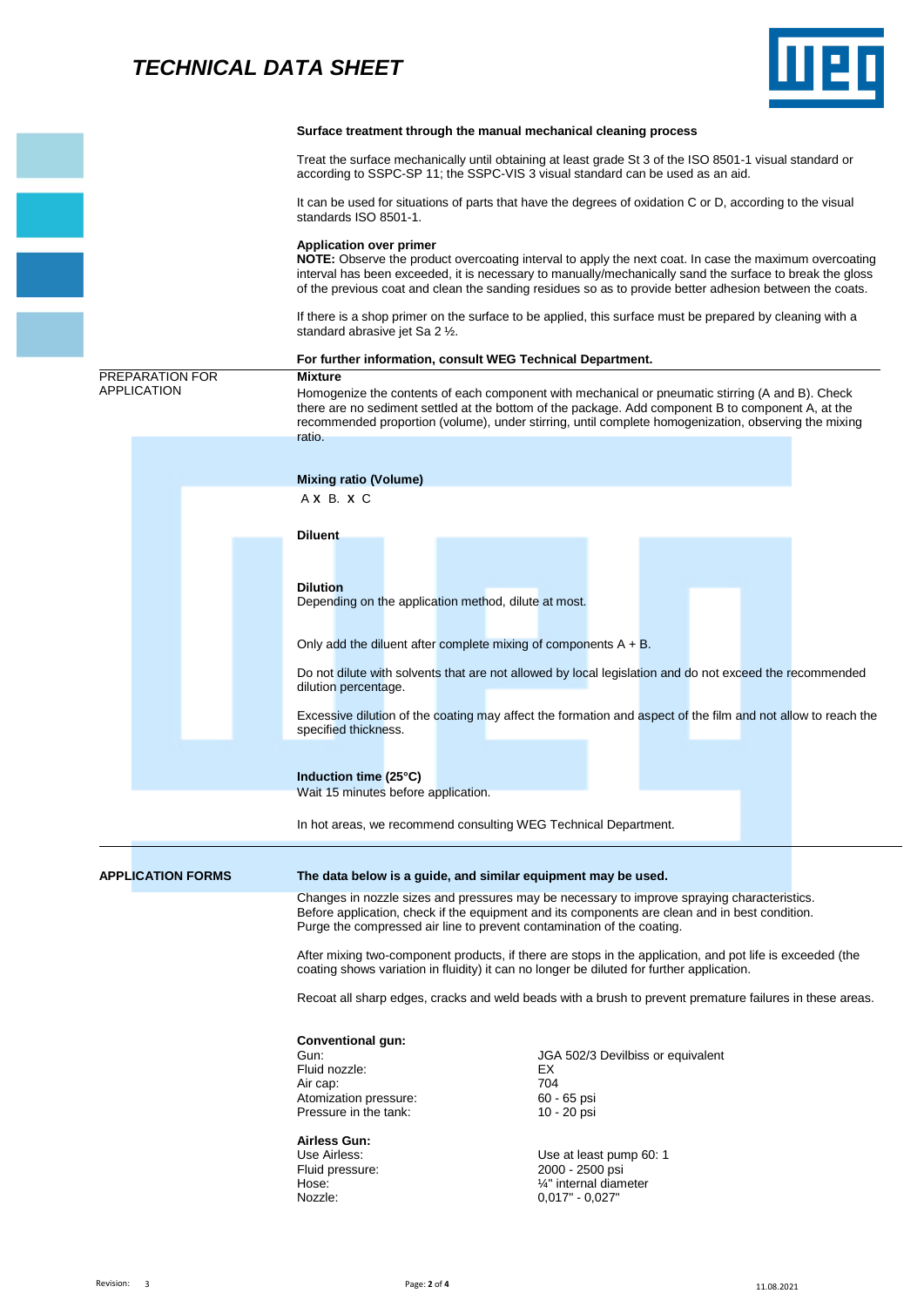## *TECHNICAL DATA SHEET*



|                           |  | Brush:<br>Only recommended for touch up small areas or stripe coat (screws, nuts, weld and sharp edges). Use a<br>brush 75 to 100 mm wide for larger surfaces and 25 to 38 mm for touch up.                                                                                                                                                                                                   |  |  |  |  |  |
|---------------------------|--|-----------------------------------------------------------------------------------------------------------------------------------------------------------------------------------------------------------------------------------------------------------------------------------------------------------------------------------------------------------------------------------------------|--|--|--|--|--|
|                           |  | Roller:<br>Only recommended for small areas or retouching. Use a thin nap, seamless sheepskin or microfiber roller<br>for epoxy coatings.<br>Not recommended for painting the interior of tanks<br>For application with brush and/or roller, two or more passes may be necessary to obtain a uniform layer<br>according to the recommended film thickness per coat.                           |  |  |  |  |  |
|                           |  |                                                                                                                                                                                                                                                                                                                                                                                               |  |  |  |  |  |
|                           |  | <b>Cleaning the equipment:</b>                                                                                                                                                                                                                                                                                                                                                                |  |  |  |  |  |
| <b>NOTE:</b>              |  | Do not leave catalyzed product in contact with the equipment used in the application, because the coating<br>will vary in fluidity at temperatures above specificated in the pot life and will cure faster, making the<br>cleaning difficult.                                                                                                                                                 |  |  |  |  |  |
|                           |  | Clean all equipment immediately after use.                                                                                                                                                                                                                                                                                                                                                    |  |  |  |  |  |
| <b>PERFORMANCE IN THE</b> |  | For a good performance of the product, we recommend following the directions below:                                                                                                                                                                                                                                                                                                           |  |  |  |  |  |
| <b>APPLICATION</b>        |  | In paintings carried out in front of the sea, if exposed to sea air, we recommend to wash with fresh water<br>between coats eliminating settled impurities.                                                                                                                                                                                                                                   |  |  |  |  |  |
|                           |  | Do not apply the product after the pot life has expired.                                                                                                                                                                                                                                                                                                                                      |  |  |  |  |  |
|                           |  | We recommend coating only if the surface temperature is at least 3 °C above the dew point temperature.                                                                                                                                                                                                                                                                                        |  |  |  |  |  |
|                           |  | Variations in color, aspect and gloss (more noticeable in dark colors) may occur, as well as delay in curing<br>and low coating performance, when applied during periods of high air relative humidity, rainy days, low<br>temperatures or drying the coating outdoor.                                                                                                                        |  |  |  |  |  |
|                           |  | The temperature of the substrate, the weather and environmental conditions during the application and<br>during the curing of the product, and the thickness of the coat may interfere in the product drying time.                                                                                                                                                                            |  |  |  |  |  |
|                           |  | For better application properties, the coating temperature should be between $21 - 27$ °C prior to the mixing<br>and application.                                                                                                                                                                                                                                                             |  |  |  |  |  |
|                           |  | It should not be applied under adverse conditions, such as air relative humidity (RH) above 85%, as<br>changes in color and appearance may occur.                                                                                                                                                                                                                                             |  |  |  |  |  |
|                           |  | Epoxy-based products are known by having excellent anti-corrosion properties and low resistance to<br>sunlight exposure. In situations of exposure of the film to the weather, over time it will present a loss of<br>gloss known as chalking and its shade will change as a consequence. Remember that even undergoing<br>such chalking, the film anti-corrosion protection is not impaired. |  |  |  |  |  |
|                           |  | On newly painted surfaces in direct contact with water during the curing process, localized stains may<br>occur with changes in their color (more visible in dark colors), delay in curing and compromised product                                                                                                                                                                            |  |  |  |  |  |
|                           |  | performance.<br>In coatings with variation in application method in the same job, the final aspect and gloss of the painted<br>surfaces may show differences.                                                                                                                                                                                                                                 |  |  |  |  |  |
|                           |  | For further information, consult WEG Technical Department.                                                                                                                                                                                                                                                                                                                                    |  |  |  |  |  |
| <b>SAFETY PRECAUTIONS</b> |  | Product developed for industrial use intended for handling by qualified professionals.                                                                                                                                                                                                                                                                                                        |  |  |  |  |  |
|                           |  | Please read carefully all the information contained in the MSDS of this product, available at:<br>www.weg.net.                                                                                                                                                                                                                                                                                |  |  |  |  |  |
|                           |  | Store in a covered, well-ventilated area. Keep the container tightly closed and away from sources of heat<br>or ignition.                                                                                                                                                                                                                                                                     |  |  |  |  |  |
|                           |  | Use only in well-ventilated areas avoiding the accumulation of flammable vapors. Keep the product away<br>from heat and sources of ignition.                                                                                                                                                                                                                                                  |  |  |  |  |  |
|                           |  | Do not inhale mists / vapors / aerosols generated during handling and / or application.                                                                                                                                                                                                                                                                                                       |  |  |  |  |  |
|                           |  | Wear protective gloves / protective clothing / eye protection / face protection.                                                                                                                                                                                                                                                                                                              |  |  |  |  |  |
|                           |  | Avoid release this product and its packaging, as well as materials used during handling and application in<br>the environment.                                                                                                                                                                                                                                                                |  |  |  |  |  |
| NOTE:                     |  | The information contained in this technical datasheet is based upon the experience and knowledge<br>acquired in the field by the technical team of WEG.                                                                                                                                                                                                                                       |  |  |  |  |  |
|                           |  | If using the product without previous inquiry to WEG Coating concerning its suitability for the customer's                                                                                                                                                                                                                                                                                    |  |  |  |  |  |